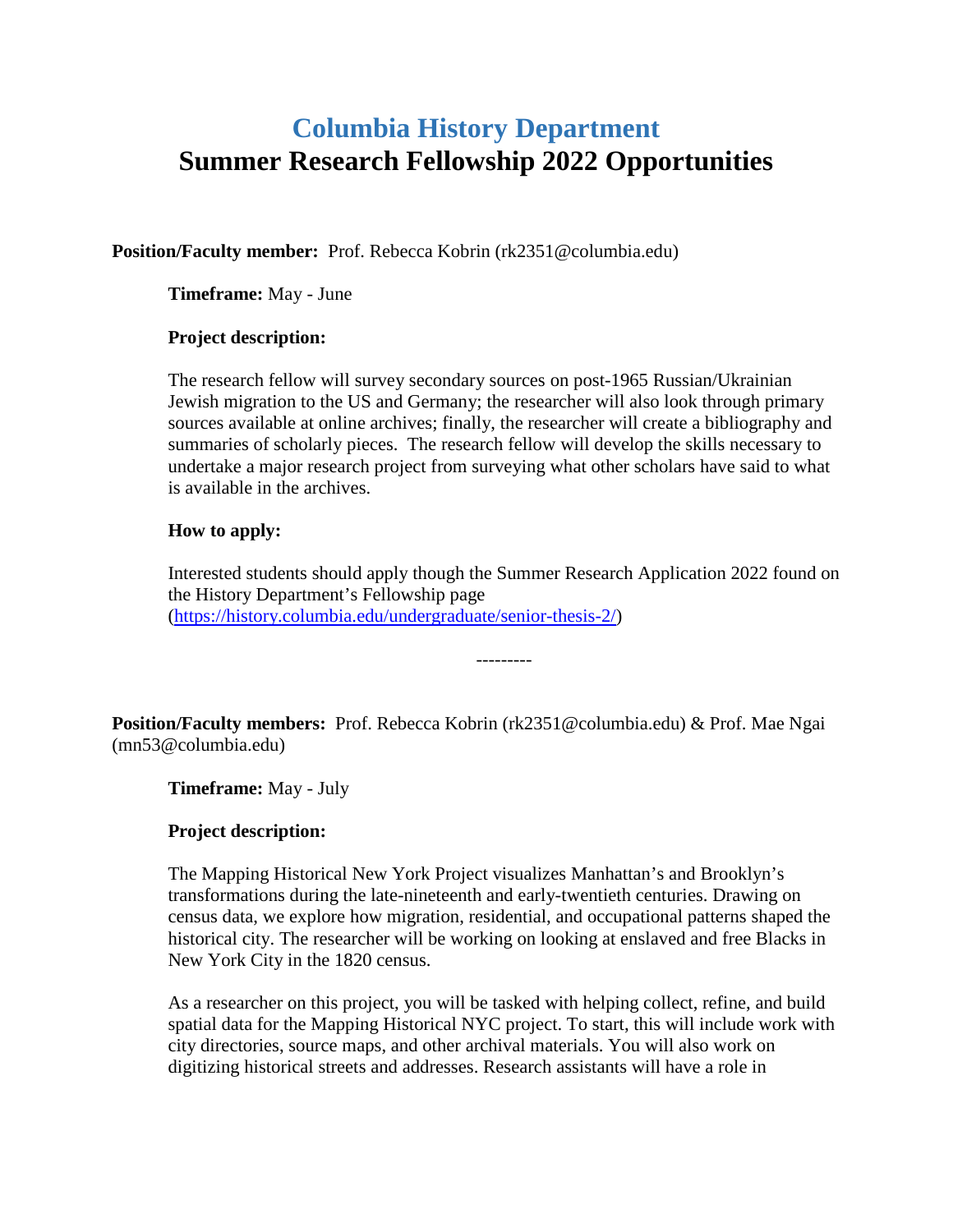developing methods to work with these datasets and establish workflows that other researchers and students will implement in the future as the project evolves.

Experience with spatial analysis and Geographic Information Systems is preferred but not required as staff already working on the Mapping Historical New York project will train researchers in the methods needed to carry out relevant digitization at the onset and student researcher will be paid for time spent acquiring requisite GIS skills. We're encouraging researchers on the project to pull in relevant contextual sources, deepen the team's understanding of the historical development of the city, and participate in method design and visualization design conversations.

# **How to apply:**

Interested students should apply though the Summer Research Application 2022 found on the History Department's Fellowship page [\(https://history.columbia.edu/undergraduate/senior-thesis-2/\)](https://history.columbia.edu/undergraduate/senior-thesis-2/)

---------

# **Position/Faculty member:** Prof. Stephanie McCurry (sm4041@columbia.edu)

**Timeframe:** Flexible

# **Project description:**

Research in Freedmen's Bureau Records for the state of South Carolina, dating 1865- 1868. For a book (tentatively titled) *Reconstructing Belonging* about the reconstruction of lives and livelihoods in the U.S. after the American Civil War. This research is for a chapter (2) on freed peoples' attempts to forge new land and labor relations after emancipation, often on the same land and with the same white men/families who had previously owned them. I also want to focus on a rice strike in the SC lowcountry and on a couple of places in South Carolina where Black men and women succeeded in gaining title to land and worked out livelihoods independent of white planter employers.

The RA would work to identify the relevant documents in particular record groups or printed volumes and to take notes on the documents relevant to my chapter.

I would train the RA in archival research using both printed and online databases of Freedmen's Bureau records. I would also train them in the proper citation method (quite complicated) for National Archives documents. They would also learn how to cull large collections of archival documents for the parts relevant to a particular analysis and narrative. It would provide a valuable guided introduction to the use of archival sources more generally and to strategies and techniques of social historical analysis.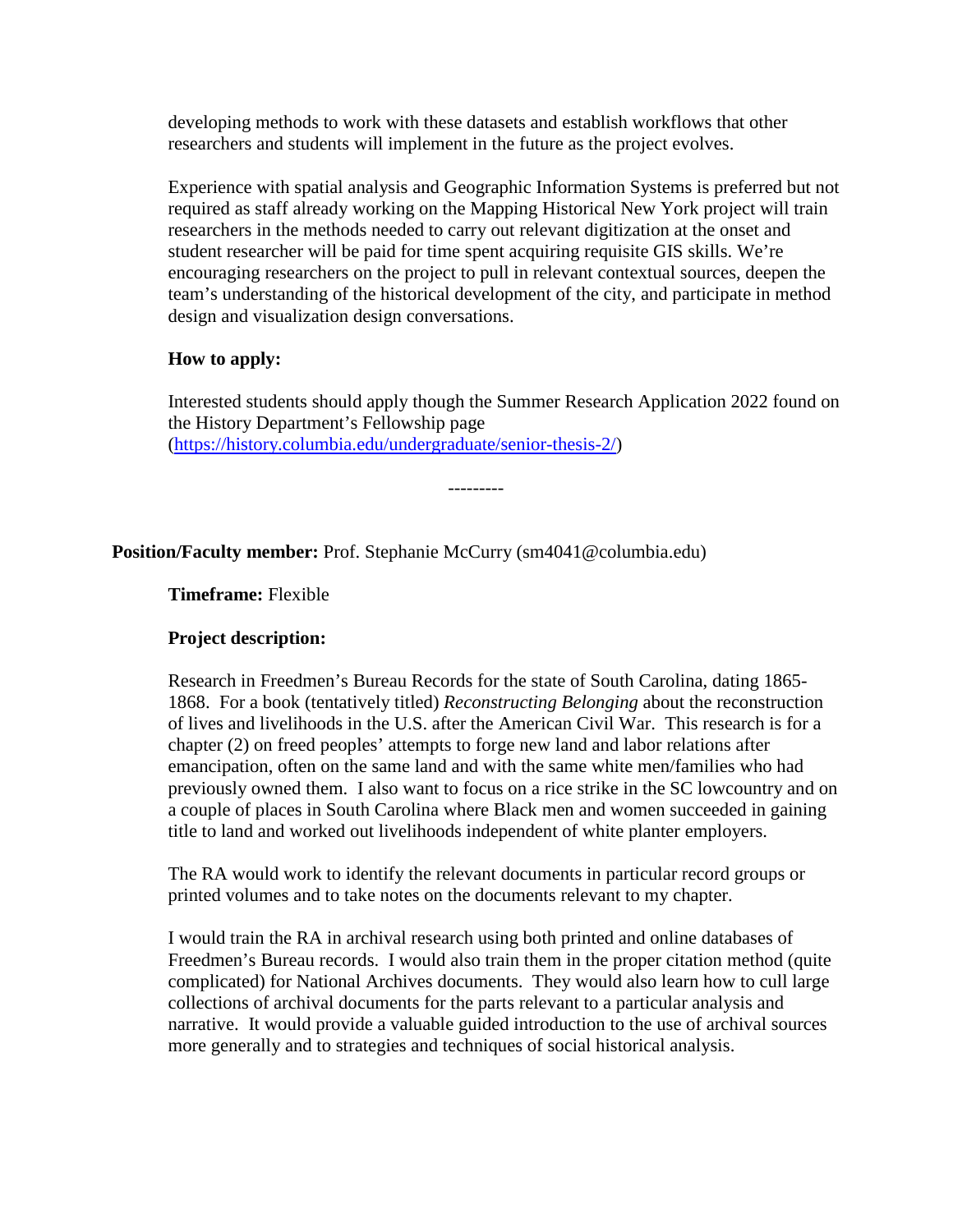## **How to apply:**

Interested students should apply though the Summer Research Application 2022 found on the History Department's Fellowship page [\(https://history.columbia.edu/undergraduate/senior-thesis-2/\)](https://history.columbia.edu/undergraduate/senior-thesis-2/)

---------

## **Position/Faculty member:** Prof. Pamela Smith (ps2270@columbia.edu)

**Timeframe:** May - June (and potentially August)

## **Project desctiption:**

- Compiling bibliography for a new project, Industry, Infrastructure, and Environment in early modern Europe
- Bibliography searching, potentially doing some reading and summarizing of various articles. RA needs to be trained by the librarians in searching.
- Completing further essays and digital project on the Making and Knowing Project and its edition, *Secrets of Craft and Nature in Renaissance France: A Digital Critical Edition and English Translation of BnF Ms. Fr. 640*: [https://edition640.makingandknowing.org](https://edition640.makingandknowing.org/)
- Copy-editing, digital humanities work on *Secrets of Craft and Nature*
- Prof. Smith will be working remotely the entire period. The RA will be also working with Making and Knowing Project team members

## **How to apply:**

Interested students should apply though the Summer Research Application 2022 found on the History Department's Fellowship page [\(https://history.columbia.edu/undergraduate/senior-thesis-2/\)](https://history.columbia.edu/undergraduate/senior-thesis-2/)

---------

**Position/Faculty member:** Prof. Samuel Roberts

**Timeframe:** May-July (flexible)

## **Project description:**

The Critical Studies in Harm Reduction History Project: Historical Analysis of Public Health Activism against Structural Racism and Punitive Drug Policy.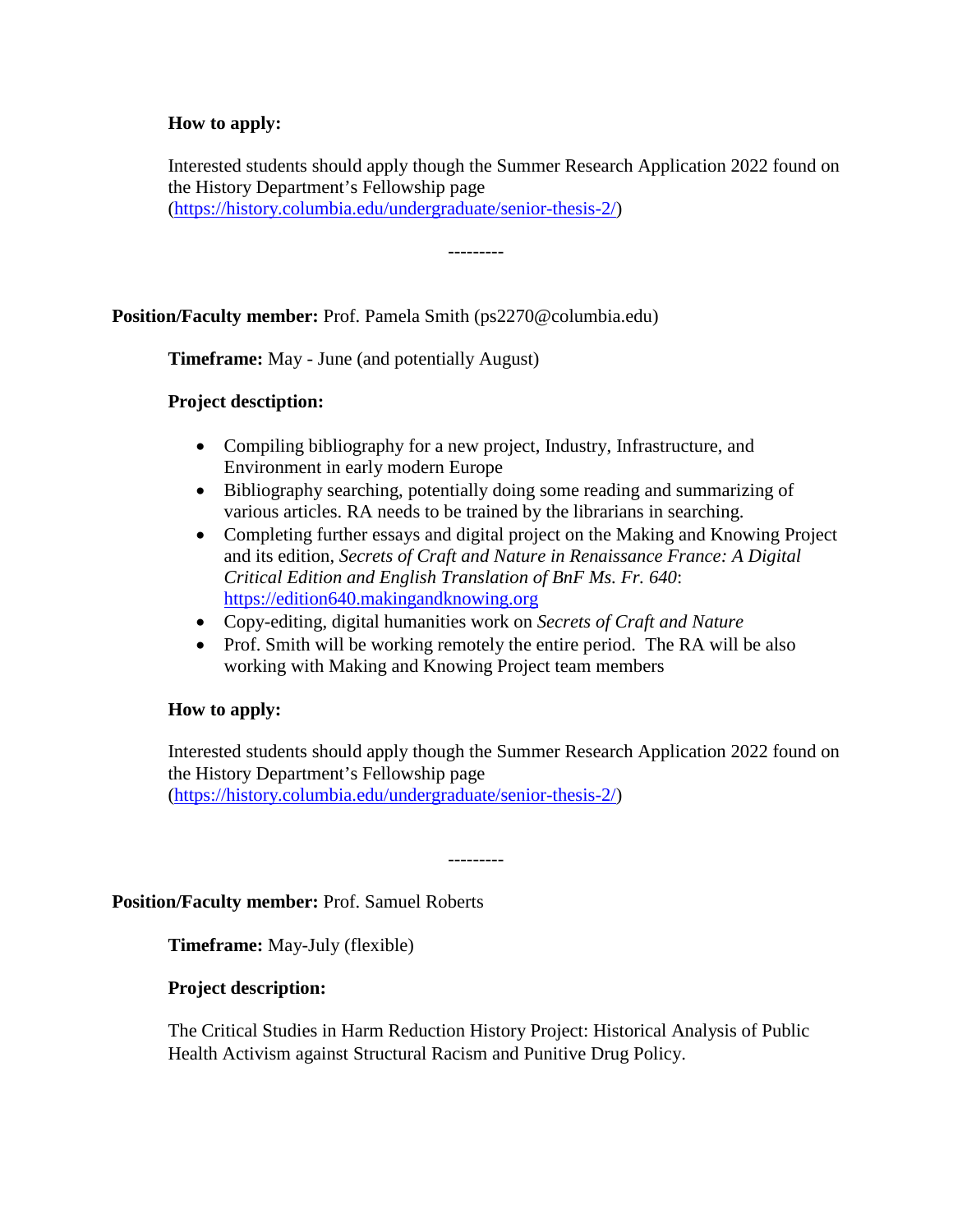The Research Cluster for the Historical Study of Race, Inequality, and Health (led by Prof. Samuel Kelton Roberts and coordinated by Valentina Parisi) has launched a program of research and public engagement around the (provisionally titled) theme of "**Critical Studies in Harm Reduction History**." This project concerns itself with the historical analysis of certain events (1950s-1990s) in the United States, including

- drug policy, the War on Drugs, and mass incarceration
- Health policy
- medical, public health, and structural racism
- medico-racial constructions of addiction
- addiction/substance use disorder treatment and recovery policy politics
- health justice activism
- HIV/AIDS and HCV education and prevention
- Medically assisted treatment (MAT), including methadone maintenance and buprenorphine
- syringe/needle exchange programs (SEPs/NEPs)
- Decriminalization politics

Although many definitions of harm reduction exist internationally, applicants interested in this work may find a useful point of departure in the National Harm Reduction Coalition's ["Principles of Harm Reduction"](https://harmreduction.org/about-us/principles-of-harm-reduction/) [\(https://harmreduction.org/about](https://harmreduction.org/about-us/principles-of-harm-reduction/)[us/principles-of-harm-reduction/\)](https://harmreduction.org/about-us/principles-of-harm-reduction/).

Student researchers will have the opportunity to do digital and possibly in-person archival research toward building an online repository and exhibition offering interpretive essays, images, video, audio, oral histories, primary sources, and a historical atlas. Each student researcher will receive training and supervision in

- digital archive and database research
- Writing short interpretive essays (similar to encyclopedia entries)
- Possible coordination with internal and external partners, including the Columbia Libraries' Digital Scholarship office and members of the National Black Harm Reduction Network

Minimum qualifications:

- Task management and planning, and conscientious attention to detail
- Writing ability
- Experience in the use of various online research tools and databases (i.e. JSTOR, EBSCO, ProQuest, Wilson, etc.)
- Academic experience in African-American or Latinx history, or in public health studies